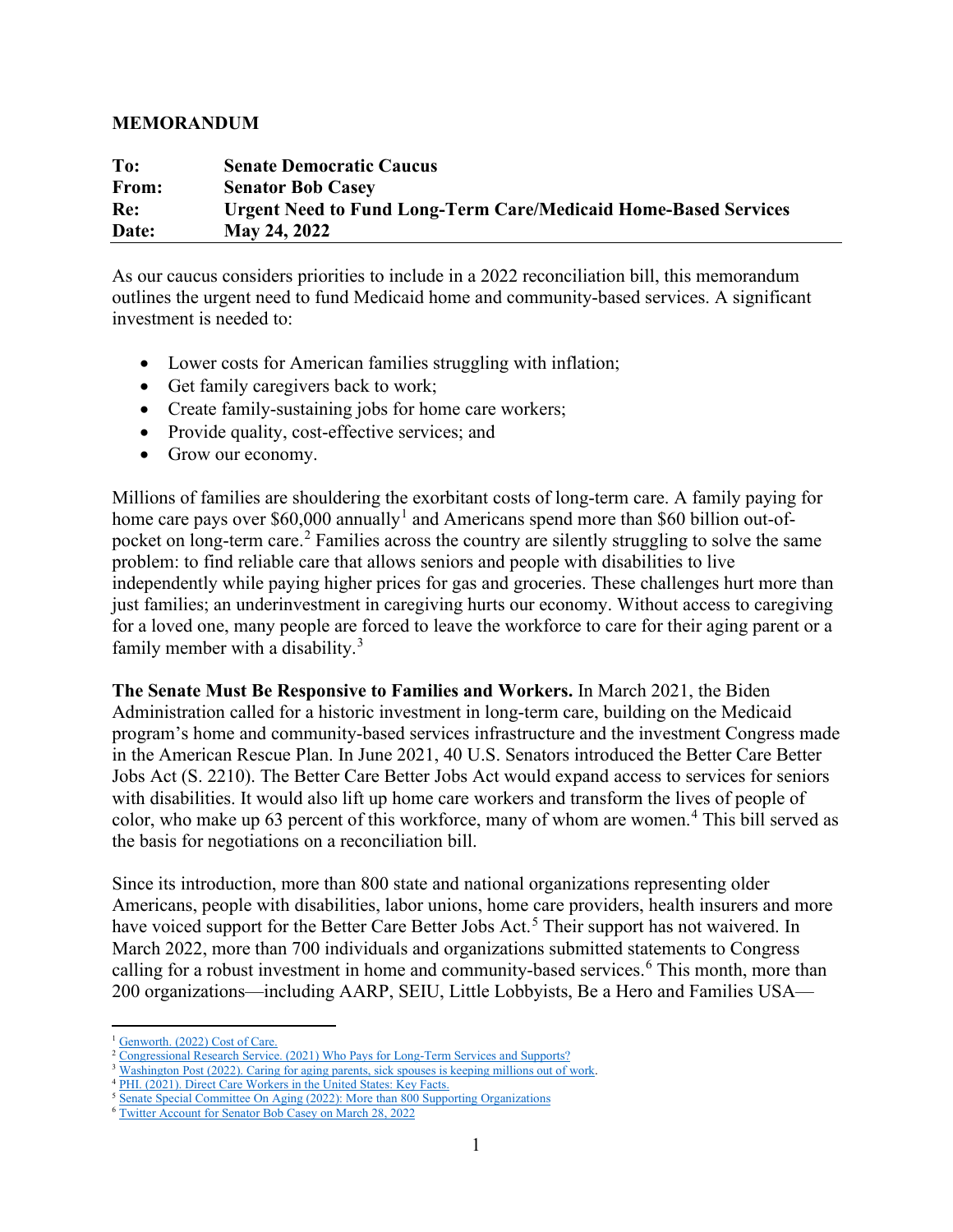wrote to Senate Leadership to "express our strong and unified support for including a robust investment...in the next legislative package."<sup>[7](#page-1-0)</sup>

A significant investment in home and community-based services will reach into every community, providing financial relief to families supporting a loved one. Americans resoundingly affirm the need for this investment. According to recent polling*, 87 percent* of respondents support policies to provide "affordable long-term care to seniors and people with disabilities," making it the *most popular* among all reconciliation provisions referenced.[8](#page-1-1)

**The Senate Must Act to Invest in Home-Based Services.** A significant investment in homebased care is necessary *now*. The reasons are many but the following are paramount:

- An investment will enable families to improve their economic security;
- Home care is fiscally responsible at all levels of government;
- It will improve worker wages and create new, family-sustaining home care jobs; and
- It will help states stabilize and ensure quality of care for millions of Americans.

Families are crushed by the demands placed on them to care for their loved ones, and *over 53 million Americans are providing care to family members*. [9](#page-1-2) Those caregivers are either paying out-of-pocket for services or leaving jobs and decreasing their family income. Without an investment in home-based services and the home care workforce, families will continue to face the hard decision to leave jobs or stay at home, worsening their economic situation.

In addition to helping families, an investment in home-based care is good for the country. *The average cost of care through home-based care is approximately \$26,000 a year, compared to roughly \$90,000 or more for nursing home or other institutional care*. [10](#page-1-3) Economists support the expansion of home-based care. In September 2021, Moody's Analytics stated that an investment in home-based care would help to *expand the economy*. [11](#page-1-4) Regarding the inclusion of this policy in reconciliation, Moody's says, "The legislation is also specifically designed to ease the financial burden of inflation for lower- and middle-income Americans by helping with the cost of childcare, eldercare, education, healthcare and housing for these income groups."[12](#page-1-5) Moody's also finds that an investment in home-based care will *expand the job market*, especially for women and communities of color.<sup>[13](#page-1-6)</sup> Over 100 economists agree with that assessment,<sup>[14](#page-1-7)</sup> and the Congressional Budget Office (CBO) determined similarly in November 2021.[15](#page-1-8)

<span id="page-1-0"></span><sup>7</sup> [Senate HCBS Letter to Leaders Schumer and McConnell \(2022\).](https://docs.google.com/document/d/1W9YbKcp2Q81nnWORcLsK5f-TJbeV9Zp-/edit) 

<span id="page-1-1"></span><sup>8</sup> [Data For Progress \(2022\). Voters Continue to Overwhelmingly Support President Biden's Investment Package.](https://www.dataforprogress.org/blog/2022/5/3/voters-coverwhelmingly-support-bidens-investment-package)

<span id="page-1-2"></span><sup>&</sup>lt;sup>9</sup> [AARP and the National Alliance for Care Giving. \(2020\). Caregiving In the U.S.](https://www.caregiving.org/wp-content/uploads/2020/05/Full-Report-Caregiving-in-the-United-States-2020.pdf)

<span id="page-1-3"></span><sup>&</sup>lt;sup>10</sup> [MACPAC. \(2018\). Medicaid Home- and Community-Based Services: Characteristics and Spending of High-Cost Users.;](https://www.macpac.gov/wp-content/uploads/2018/06/Medicaid-HCBS-Characteristics-and-Spending.pdf) Genworth (2020). Cost of Care Survey.<br><sup>11</sup> Zandy, M. and Yaros, B. (2021). Macroeconomic Impact of Expansion of Home and Community-based Service Moody's Analytics.

<span id="page-1-4"></span><sup>&</sup>lt;sup>12</sup> Zandy, M. and Yaros, B. (2021). Macroeconomic Consequences of the Infrastructure Investment and Jobs Act & Build Back Better

<span id="page-1-6"></span><span id="page-1-5"></span>[Framework. Moody's Analytics.](https://www.moodysanalytics.com/-/media/article/2021/macroeconomic-consequences-of-the-infrastructure-investment-and-jobs-act-and-build-back-better-framework.pdf)<br><sup>13</sup> Zandy, M. and Yaros, B. (2021). Macroeconomic Impact of Expansion of Home and Community-based Service Moody's Analytics.

<span id="page-1-7"></span><sup>&</sup>lt;sup>14</sup> Senate Special Committee On Aging (2021) More Than 100 Economists and Experts Urge Robust Investment in Home and Community-based [Services.](https://www.casey.senate.gov/news/releases/icymi-more-than-100-economists-and-experts-urge-robust-investment-in-home-and-community-based-services)<br><sup>15</sup> [Congressional Budget Office \(CBO\) \(2021\) Economic Effects of Expanding Home- and Community-Based Services in Medicaid.](https://www.cbo.gov/system/files/2021-11/57632-Medicaid.pdf)

<span id="page-1-8"></span>